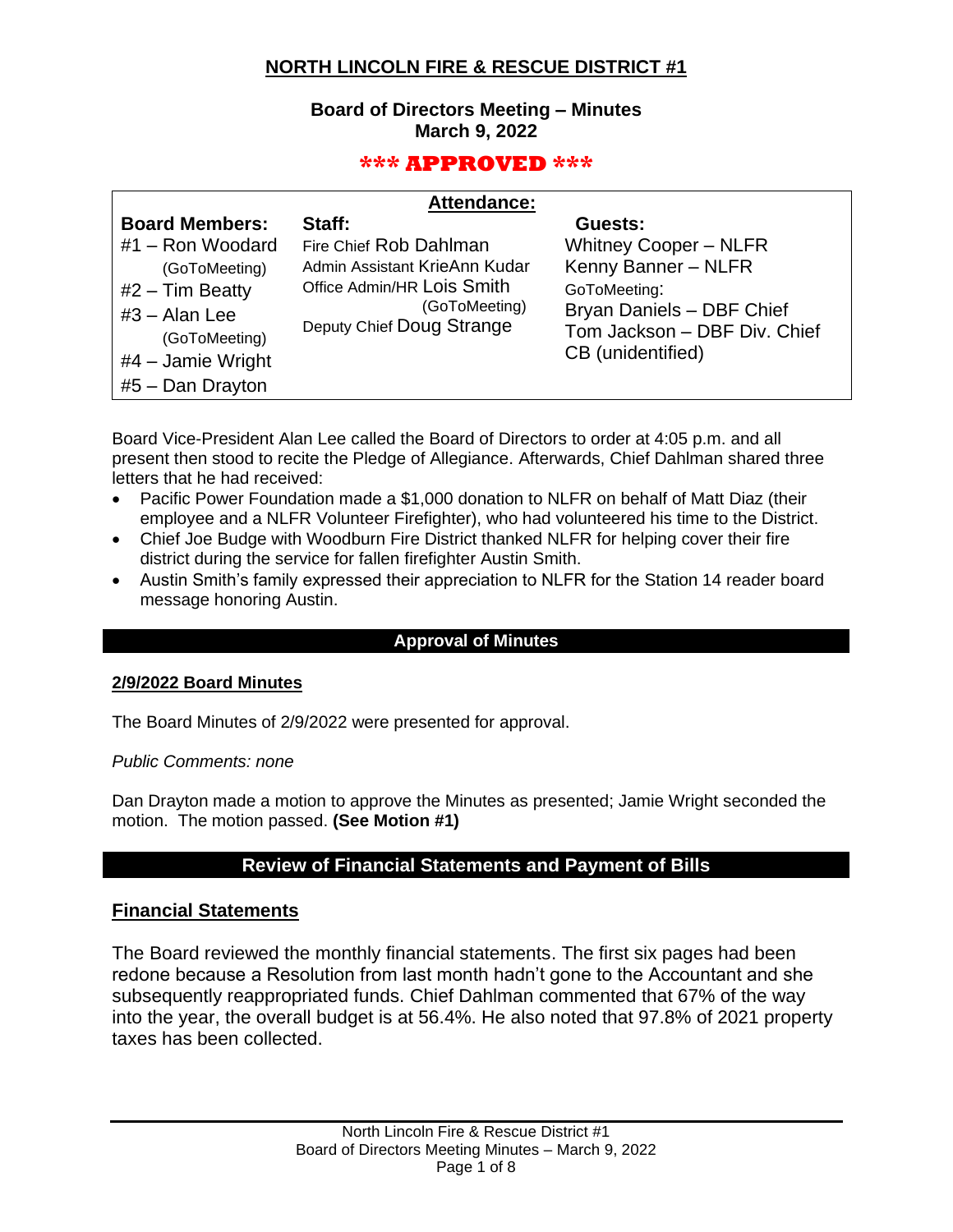Ron Woodard asked why there is a code for the Aflac line item if the payment is taken from payroll deductions. Chief Dahlman was unsure, but the District does write them a check on behalf of the employee; he will check with the Accountant.

## *Public Comments: none*

Dan Drayton made a motion to approve the monthly financial statements as presented; Jamie Wright seconded the motion. The motion passed. **(See Motion #2)**

## **Payment of Bills**

The bills were presented for payment. Tim Beatty commented on the fact that there had been three voided electronic direct deposits and Chief Dahlman will check with the Accountant as to why.

## *Public Comments: none*

Jamie Wright made a motion to approve payment of the bills as presented; Tim Beatty seconded the motion. The motion passed. **(See Motion #3)**

## **Budget**

Chief Dahlman continues to move forward preparing next year's budget. Budget requests are still coming in and will be reviewed by DC Strange. The budget will be finalized for the April Budget meeting.

# **Old Business**

## **Item #1 – Civil Service Commission – New Member**

Two individuals had expressed interest in serving as a member of the Civil Service Commission: Danny Curler and Kathy Joy. The Board discussed the merits of both people and ultimately selected Kathy Joy.

## *Public Comments: none*

Tim Beatty made a motion to appoint Kathy Joy as the third member of the Civil Service Commission; Dan Drayton seconded the motion. The motion passed. **(See Motion #4)**

# **New Business**

None.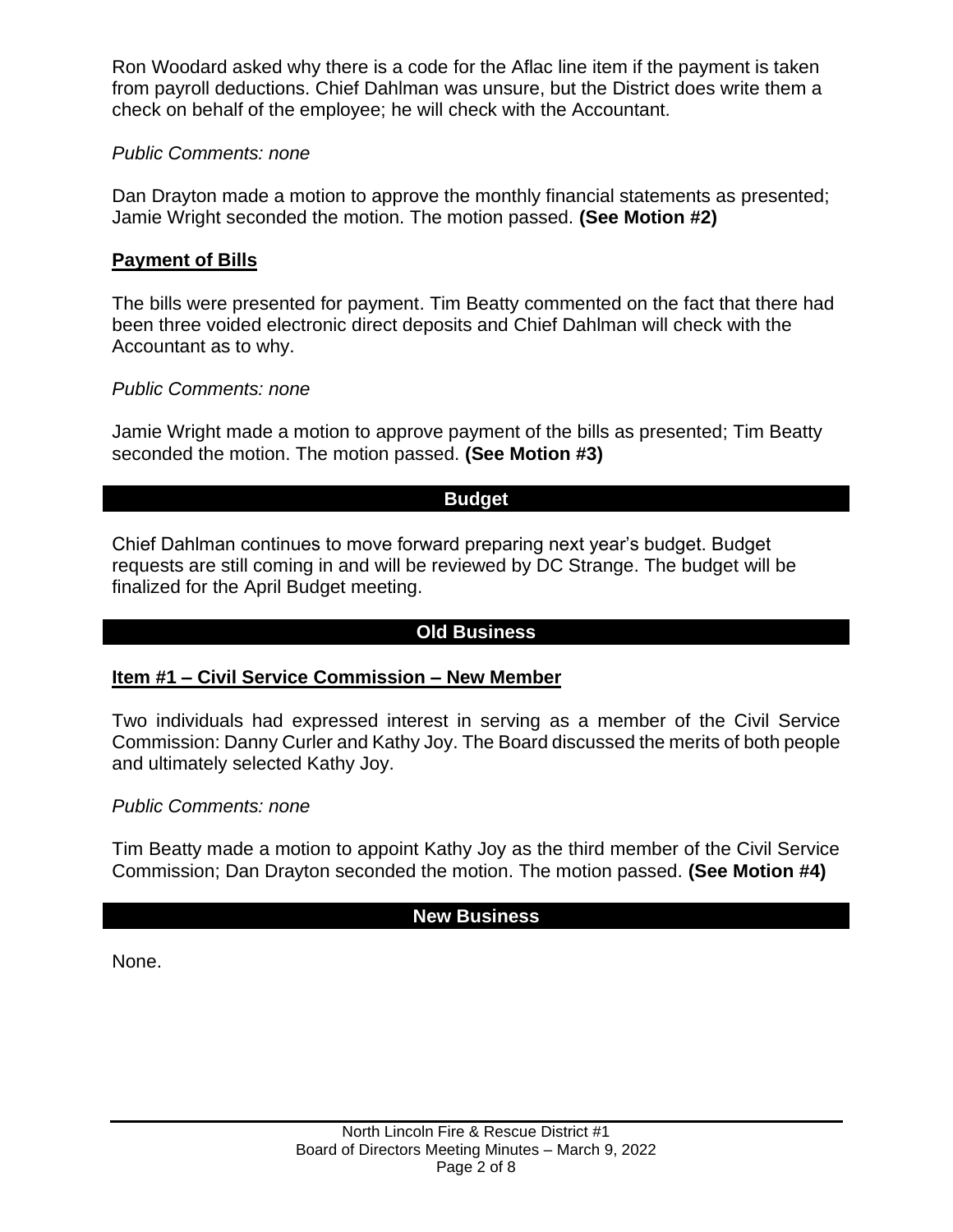## Fire Marshal

- Through the Cooperative Agreement with Lincoln City, FM Ulrich reviewed 24 permit applications.
- FM Ulrich has inspected several food trucks at the new Pines Dine food court at SE 51<sup>st</sup> St. and Hwy. 101.
- NLFR is still working on putting together a Cooperative Agreement with Lincoln County like the one with Lincoln City; Chief Dahlman is working with the Local Fire Defense Board Chiefs to facilitate this as there is some resistance from the County.

## **Training**

- Fire 4.5 hours, EMS 8 hours. The higher count of EMS hours for the month of February is due to training and review in Bloodborne Pathogens, CPR, Autopulse, and HIPAA.
- Wildland Firefighter 1 class will be taught March 13th.

## Safety Committee

• Minutes from the February 28th meeting were included.

# **Chief's Report**

Chief Dahlman went over some of the highlights of his report, which was included in the Board packet:

- Covid:
	- $\circ$  Reimbursement FEMA is covering only about \$155,000 of the items submitted for review, so we will be asked to return nearly \$461,000 of what we have received. The \$621,000 in reimbursement we received has been kept in a separate LGIP account. They will not pay for District employees' participation in vaccination clinics if they were already on regular duty shift during that time.
- EMS report:
	- $\circ$  6 transports in February.
	- o 52 transports were pending collections by PWA, but we have since received payment of over \$4,000, bringing the year total to over \$16,000.
- Monies received:
	- $\circ$  \$ 3,417 EF Recovery
- Building and Equipment Maintenance:
	- o HR-16 will be taken to Eugene for repairs when the replacement box arrives.
	- $\circ$  E-13 will possibly be ready on Friday and will be swapped out with T-12 to have the hose bedcover put on.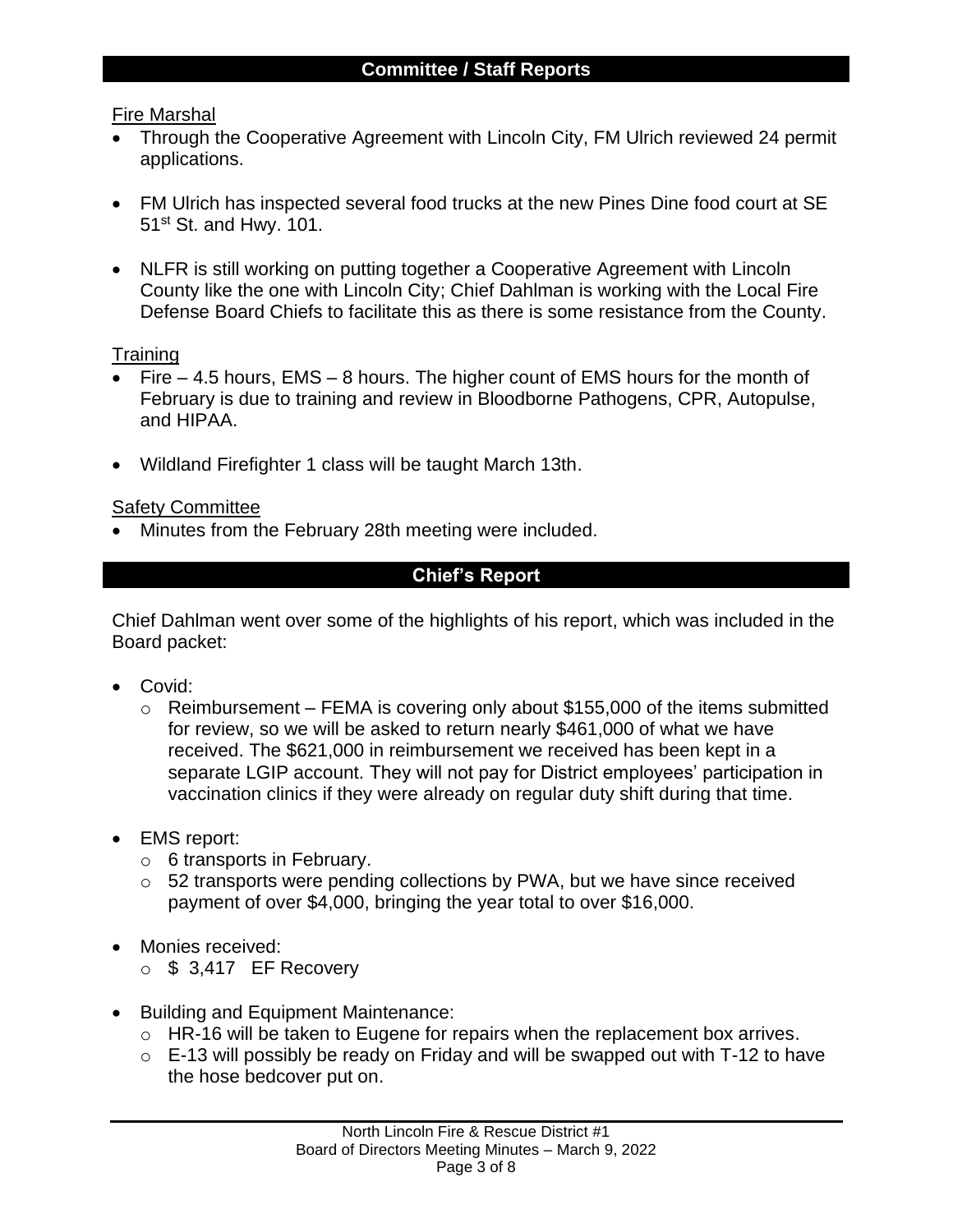- $\circ$  L-16 lost power while enroute to St. Paul for the funeral procession. They were able to get it home where it is out of service while we wait for parts to repair it.
- o E-142 rear brakes replaced.
- o Humvee Beach Rescue had rear emergency brakes replaced and modified battery box for replacements, is back in service.
- o Bob is working on interior projects and general maintenance fix-it projects. We are still waiting on bathroom flooring for Station 16 to arrive; he is pushing to have it done by the end of June. Rubber flooring for fitness area at Station 16 is set to arrive next week. He's still working on new vehicle numbering and decals.
- o Complete Wireless will be at Station 16 this week installing antennas on the roof and the alarm alert system in the bunkrooms.
- Alarm Responses:
	- o February alarms up 1 from last year for a total of 235, current average is 9.3 calls per day. For the year 2022, we are 71 calls ahead of 2021 for an increase of 15%.
	- o Out-the-door response times are better, Station 14 is within the 90-second standard. We will start tracking Station 16 once full-time crews are in place.
- Grant applications:
	- o SDAO Safety and Security Grant no response yet.
	- o Annual disaster matching grant of \$2,500 from Lincoln County has been applied for – no response yet.
	- o A \$65,000 grant request has been made to Tillamook County for a heavy lift drone. If the grant is approved, the drone will be put in next year's budget.
- Polaris Beach Rescue UTV is on a truck and we should hopefully see it soon.
- District Annexations:
	- o Senate Bill 1582 regarding annexation in a rural fire district had been approved by the Senate but stalled in Committee; it will be reintroduced at the next legislative session.
	- o The owners of 10 unannexed properties in Roads End will be sent final letters from legal counsel notifying them of their options.
	- o No contact from Lincoln Country over the Hwy. 229 annexation request.
- Bond Purchases:
	- o The Direct Capture Exhaust System for Station 16 has been paid for.
	- o The WUI engine is coming along, not expected until June 2022.
	- o The Volunteer Association earmarked \$20,000 for equipment to go on the new Type 1 engines.
- Personnel and Hiring:
	- o Two new Volunteers have started training, the third still needing to complete a physical.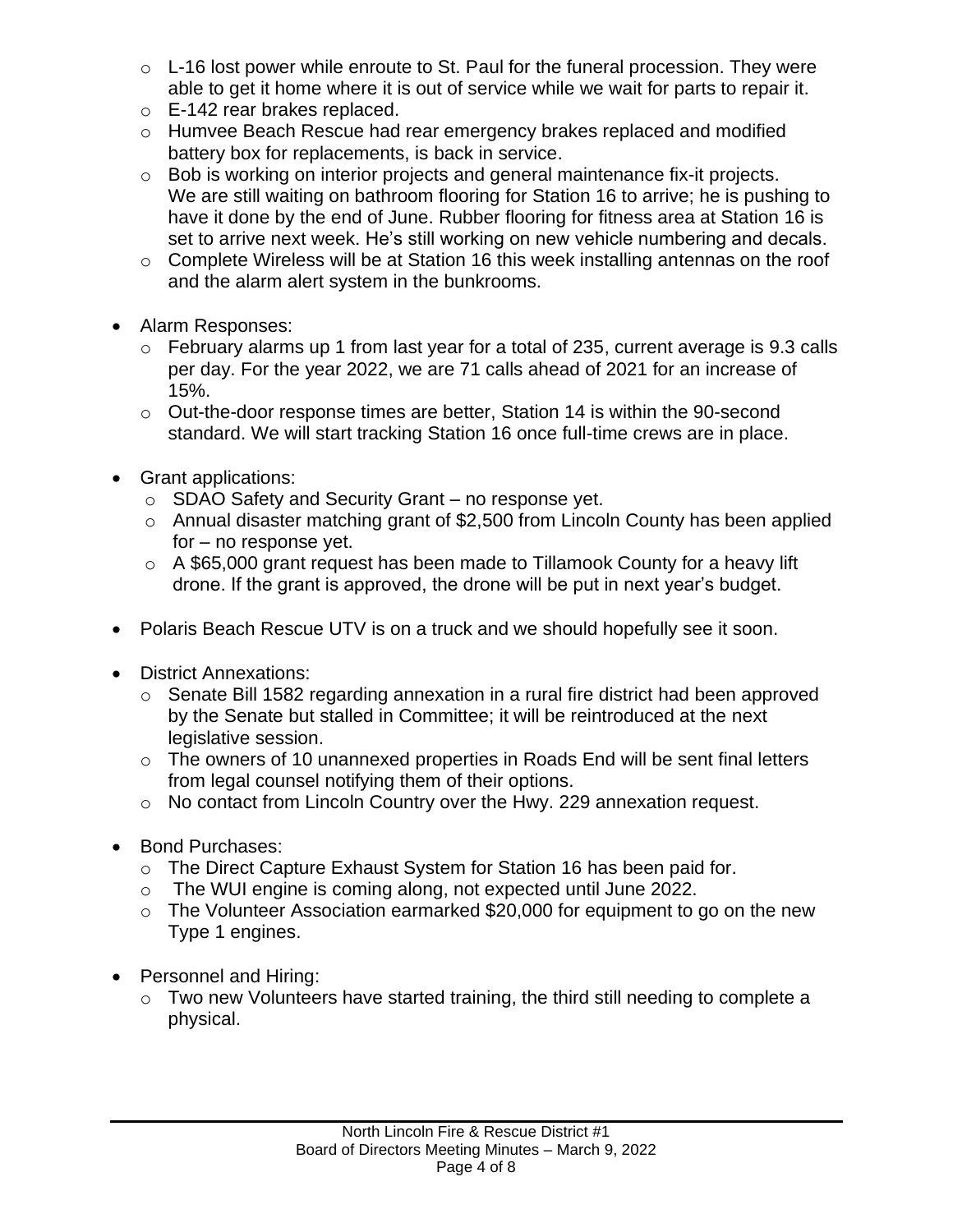- $\circ$  32 applications were received for the Office Administrator's position and five top applicants were interviewed last week. Krista Bond accepted our job offer and will start March 24<sup>th</sup>. She is highly qualified and will be a good asset to the District.
- o Application process for 8 full-time firefighter positions closes March 18, 2022. Several applicants have done ride-alongs with the paid crews.
- o Brandon Lauritzon will start back to work on March 17, 2022. He will start at Step 2 and we will pay PERS from the time he spent on military deployment.
- Surplus Property:
	- o More of the portable radios and chargers listed on GovDeals have been sold.
	- o \$825 received from fans that were sold.
	- o Toledo PD will purchase the base station radios.

# **For the Good of the Order**

• It's nice to have the extra parking space at Station 14 that was freed up by moving the mobile reader board out front.

## **Call for General Public Comments for Non-Agenda Items**

Tim Beatty made a motion to adjourn the meeting; Dan Drayton seconded the motion. The motion passed. **(See Motion #5)**

ADJOURNED AT 4:51 p.m.

*The minutes were taken, transcribed, and submitted by KrieAnn Kudar, Administrative Assistant.*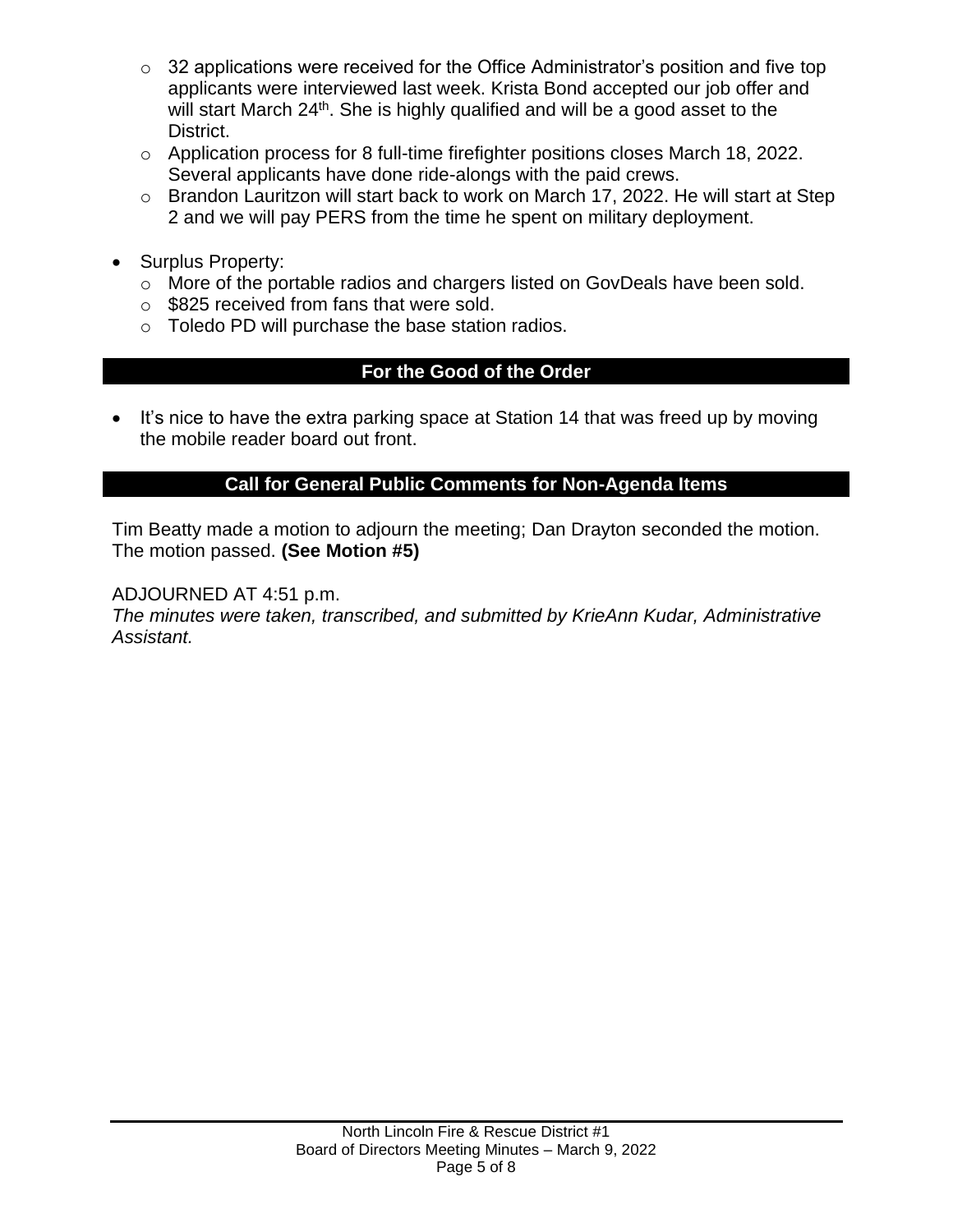#### NORTH LINCOLN FIRE & RESCUE DISTRICT #1 Motion #1 and Voting Record Date: 3-9-2022

| Motion Made By: |                   | Motion Seconded By: |                   |
|-----------------|-------------------|---------------------|-------------------|
|                 | Ron Woodard       |                     | Ron Woodard       |
|                 | <b>Tim Beatty</b> |                     | <b>Tim Beatty</b> |
|                 | Alan Lee          |                     | Alan Lee          |
|                 | Jamie Wright      |                     | Jamie Wright      |
|                 | Dan Drayton       |                     | Dan Drayton       |

MOTION: To approve the Minutes of the February 9, 2022 Board meeting as presented.

|               | <b>FOR</b> | <b>AGAINST</b> | ABSTAINED | <b>COMMENTS</b> |
|---------------|------------|----------------|-----------|-----------------|
| Woodard       |            |                |           |                 |
| <b>Beatty</b> |            |                |           |                 |
| Lee           |            |                |           |                 |
| Wright        |            |                |           |                 |
| Drayton       |            |                |           |                 |

| <b>RESULTS</b>           |  |  |  |
|--------------------------|--|--|--|
| <b>PASSED</b><br>FAII FD |  |  |  |
|                          |  |  |  |

#### NORTH LINCOLN FIRE & RESCUE DISTRICT #1 Motion #2 and Voting Record Date: 3-9-2022

| Motion Made By: |                   | Motion Seconded By: |                   |
|-----------------|-------------------|---------------------|-------------------|
|                 | Ron Woodard       |                     | Ron Woodard       |
|                 | <b>Tim Beatty</b> |                     | <b>Tim Beatty</b> |
|                 | Alan Lee          |                     | Alan Lee          |
|                 | Jamie Wright      |                     | Jamie Wright      |
|                 | Dan Drayton       |                     | Dan Drayton       |

MOTION: To approve the monthly financial reports as presented.

|               | <b>FOR</b> | <b>AGAINST</b> | <b>ABSTAINED</b> | <b>COMMENTS</b> |
|---------------|------------|----------------|------------------|-----------------|
| Woodard       |            |                |                  |                 |
| <b>Beatty</b> |            |                |                  |                 |
| Lee           |            |                |                  |                 |
| Wright        |            |                |                  |                 |
| Drayton       |            |                |                  |                 |

| <b>RESULTS</b>           |  |  |  |
|--------------------------|--|--|--|
| <b>PASSED</b><br>FAII FD |  |  |  |
|                          |  |  |  |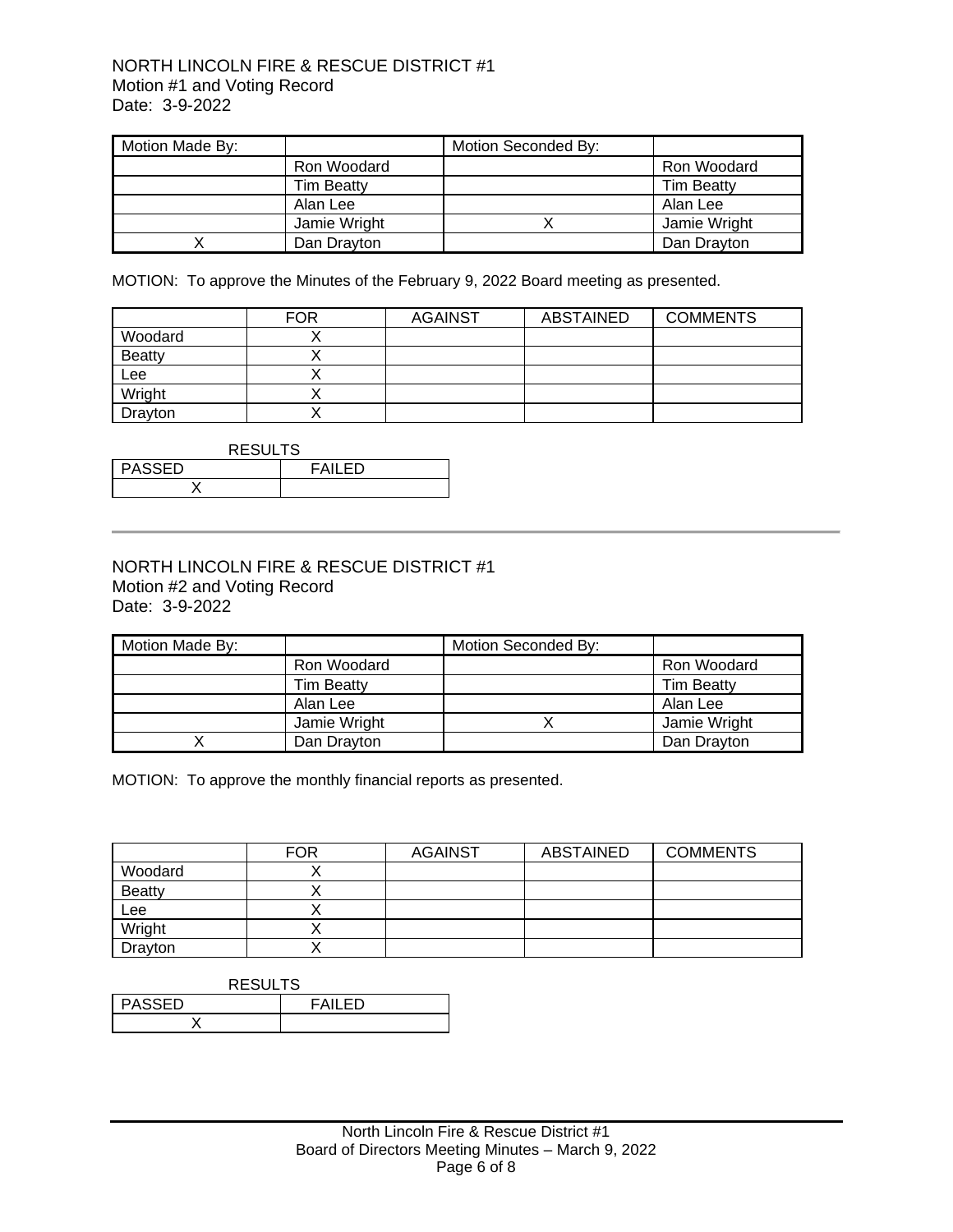#### NORTH LINCOLN FIRE & RESCUE DISTRICT #1 Motion #3 and Voting Record Date: 3-9-2022

| Motion Made By: |                   | Motion Seconded By: |                   |
|-----------------|-------------------|---------------------|-------------------|
|                 | Ron Woodard       |                     | Ron Woodard       |
|                 | <b>Tim Beatty</b> |                     | <b>Tim Beatty</b> |
|                 | Alan Lee          |                     | Alan Lee          |
|                 | Jamie Wright      |                     | Jamie Wright      |
|                 | Dan Drayton       |                     | Dan Drayton       |

MOTION: To approve the payment of the bills as presented.

|               | <b>FOR</b> | <b>AGAINST</b> | ABSTAINED | <b>COMMENTS</b> |
|---------------|------------|----------------|-----------|-----------------|
| Woodard       |            |                |           |                 |
| <b>Beatty</b> |            |                |           |                 |
| Lee           |            |                |           |                 |
| Wright        |            |                |           |                 |
| Drayton       |            |                |           |                 |

| <b>RESULTS</b>                 |  |  |  |
|--------------------------------|--|--|--|
| <b>PASSED</b><br><b>FAILED</b> |  |  |  |
|                                |  |  |  |

#### NORTH LINCOLN FIRE & RESCUE DISTRICT #1 Motion #4 and Voting Record Date: 3-9-2022

| Motion Made By: |                   | Motion Seconded By: |                   |
|-----------------|-------------------|---------------------|-------------------|
|                 | Ron Woodard       |                     | Ron Woodard       |
|                 | <b>Tim Beatty</b> |                     | <b>Tim Beatty</b> |
|                 | Alan Lee          |                     | Alan Lee          |
|                 | Jamie Wright      |                     | Jamie Wright      |
|                 | Dan Drayton       |                     | Dan Drayton       |

MOTION: To approve the appointment of Kathy Joy to the Civil Service Commission.

|               | <b>FOR</b> | <b>AGAINST</b> | ABSTAINED | <b>COMMENTS</b> |
|---------------|------------|----------------|-----------|-----------------|
| Woodard       |            |                |           |                 |
| <b>Beatty</b> |            |                |           |                 |
| Lee           |            |                |           |                 |
| Wright        |            |                |           |                 |
| Drayton       |            |                |           |                 |

| <b>RESULTS</b> |         |  |  |
|----------------|---------|--|--|
| <b>PASSED</b>  | FAII FD |  |  |
|                |         |  |  |